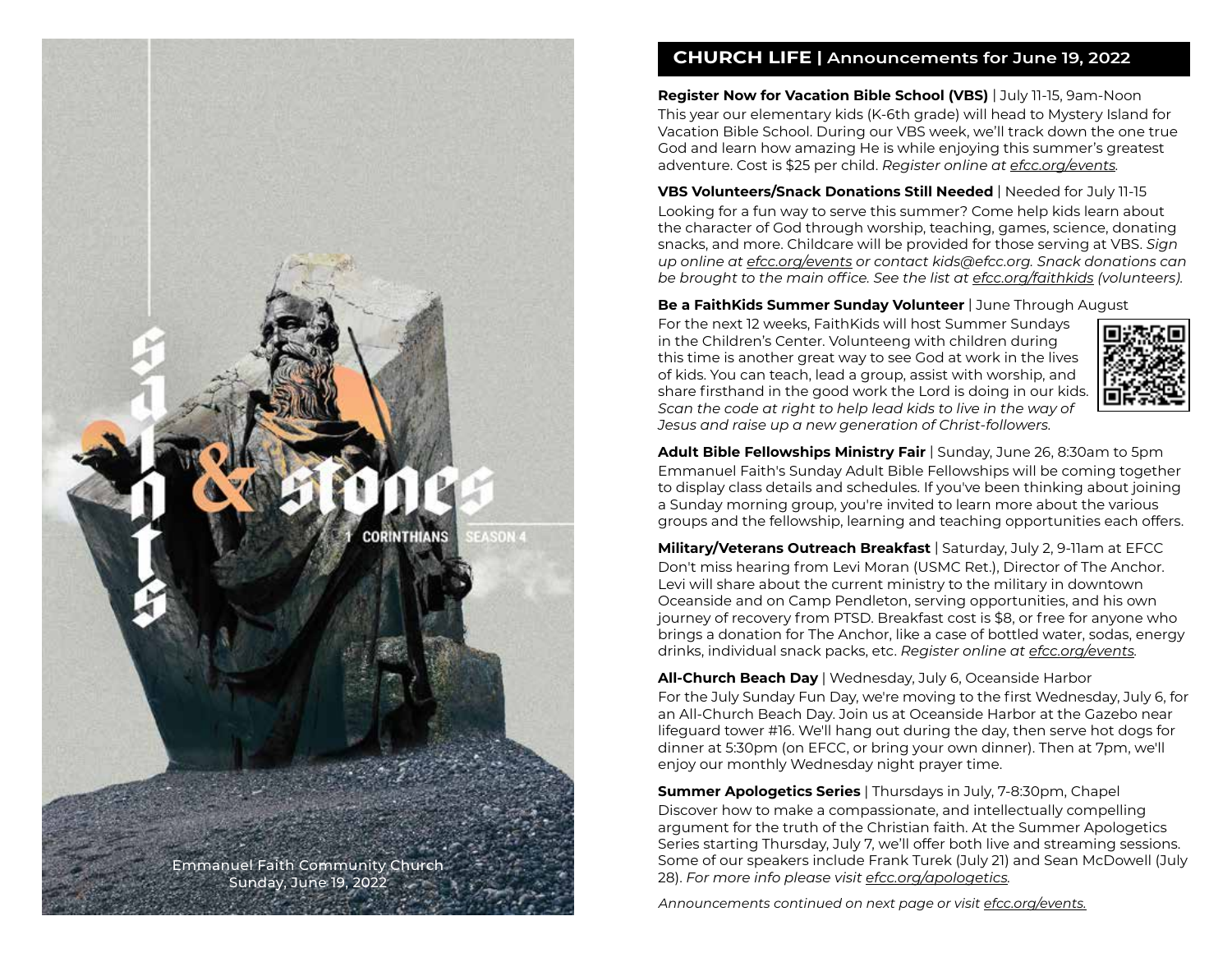#### *NEW TO EFCC? Start Here!*

## **We'd Love to Get to Know You!** | **efcc.org/connection**

*Take a moment to tell us more about yourself. Scan the QR code at right, or fill out a Connection Card in the chair back. You also can visit our Welcome area in the Worship Center lobby. efcc.org/connect*



At the Welcome area, you can learn more about

**Emmanuel Faith's mission and vision** through **Emmanuel in 5**. In five minutes, you'll discover how we strive to live *in the way of Jesus with the heart of Jesus.*

# **EFCC Care & Counseling Ministry** | **efcc.org/need-help** *Support Groups & Other Classes*

#### **Have a Need? We're Here to Help!**

Life can be hard at times, but you don't have to go through it alone. Whatever your need, we want to be there for you as your church family in order to assist, guide, encourage, and point you toward the love of Jesus. *Here's a few ongoing groups to consider:*



*7pm, Education Center, Room 22* | *Contact: Adaly Tapia, [care@efcc.org](mailto:care@efcc.org)*

This group is for family members with loved ones affected by mental health issues including depression, bipolar, schizophrenia, and OCD.

#### **Living Grace Group** | Weekly on Mondays

*7pm, Education Center, Room 20* | *Contact: Adaly Tapia, [care@efcc.org](mailto:care@efcc.org)*

Do you experience depression, anxiety, panic, and negative, racing thoughts? Come learn some simple ways to improve daily life, maintain mental and mood stability, and renew your faith and community.

## **Find a Job at Emmanuel Faith | efcc.org/jobs**

We're still hiring for a few positions at Emmanuel Faith including a full-time Communication & Social Media Coordinator for the Communications department; a fullor part-time Specialist position for our Inside Facilities department; a Bilingual Worship Leader for our worship



services; and a Teacher's Aide for the Emmanuel Faith Preschool. *If you're interested in any of these positions, please visit efcc.org/jobs.*



#### June 19, 2022 **SAINTS & STONES** *Run the Race* 1 Corinthians 9:19-27 Ryan Paulson, Lead Pastor



Have questions about the sermon, the Scriptures, or just life? Email them to *[Questions@efcc.org](mailto:Questions@efcc.org)* and we'll try to answer them on our weekly podcast. Helpful links: efcc.org/sermons | efcc.org/devos | efcc.org/podcasts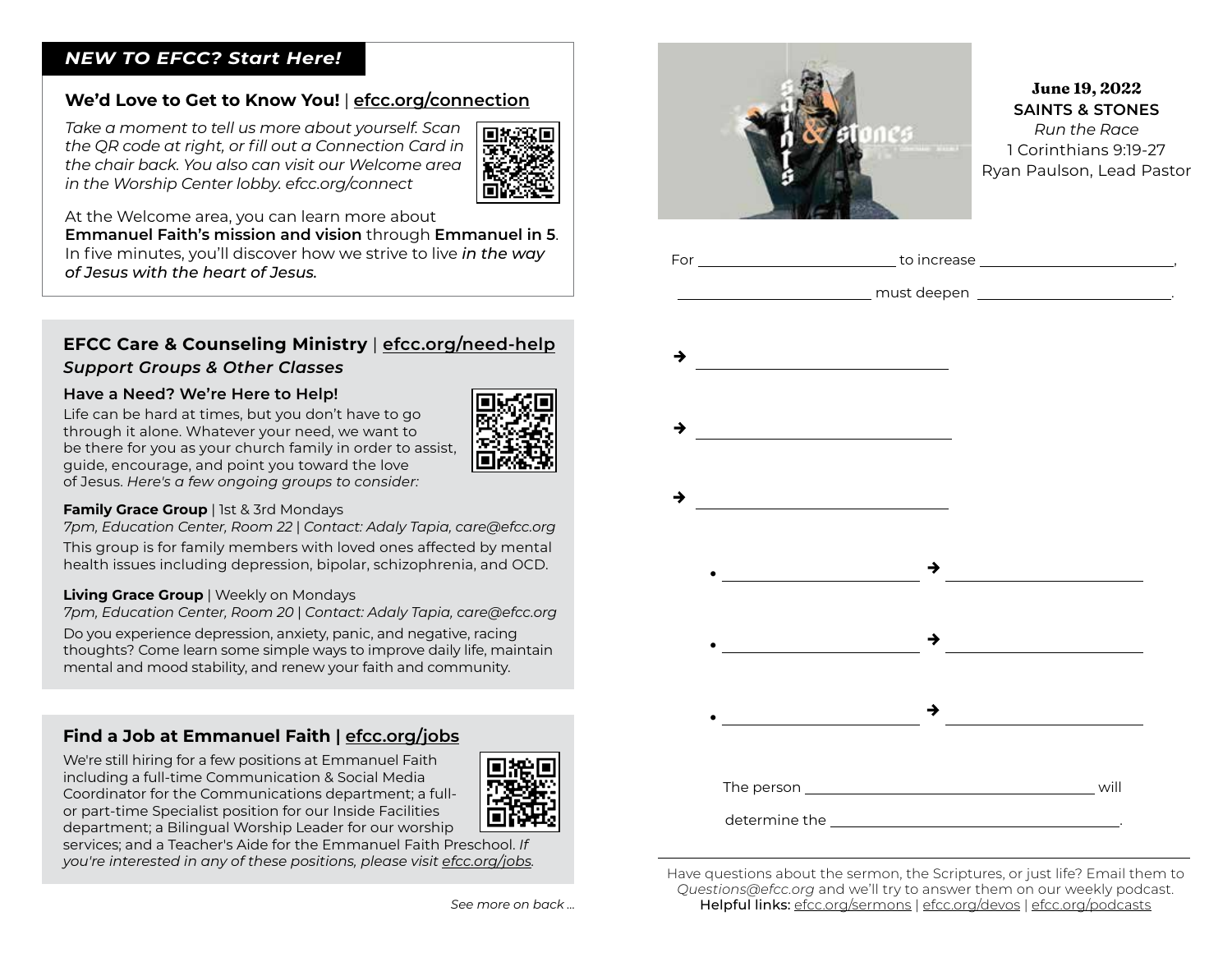#### *Take Your Next Step!*

*Thank you for joining us for worship and time in God's Word today! If we can be of further assistance, please contact us at [welcome@efcc.org](mailto:welcome@efcc.org). To connect more, or to go deeper at Emmanuel Faith, here are some ways to take a next step ...*

### **Need Prayer? | efcc.org/prayer**

We'd love to pray for you! Do you have a specific request or need, or are you going through a tough time? Visit our prayer form online, scan the code at right, or email *[prayer@efcc.org](mailto:prayer@efcc.org)*.



#### **Connect in a Group | efcc.org/groups**

#### *Go deeper with a community of people!*

Build lasting relationships, learn about God's heart for you, and walk alongside others in every season of life. Scan the code at right or visit our groups page online.



### **Join a Team | efcc.org/teams**

Helping others live in the way of the heart of Jesus brings blessings and joy to everyone involved, you included. Don't believe us? Give it a shot. It might just change your life.



# **Give to EFCC | efcc.org/give**

#### *Thank you for your generosity!*

By joining our giving community you're becoming part of something bigger than yourself. Visit our giving page, scan the code to the right, or use an offering envelope at church.



# **THE BACK PAGE**

#### **Visit the Emmanuel Faith Church Library | efcc.org/library** *Open Sundays, 8am–12:30pm, and weekdays, 8:30am–5pm*

It's been a year since the church library re-opened in its new location, now located on the south end of the Family Center (Gym) — look for the signs. You'll love the extra space, better lighting, and expanded resources. Plan a visit the next time you're at church. The library is open every Sunday, 8am–12:30pm, and each week day when the church office is open, 8:30am–5pm. Or search for a book online.

#### **CHILDREN'S, YOUTH & YOUNG ADULT PROGRAMS**

#### **FaithKids |** efcc.org/kids

**Sundays** (Children's Center) Infants to 6th Grade | 9 and 10:45am

**Wednesdays** (Children's Center) Four-year-olds to 6th Grade | 6:30-8pm (September to May)

#### **Junior High & High School**

efcc.org/jr | efcc.org/hs **Sundays** | 10:45am (Youth Center) **Wednesdays** | 6:30-8pm (Sept. to May, and summer camps/events)

#### Young Adults | efcc.org/ya

**Sundays** (ages 18-30) | 5pm, Worship Service (Worship Center) **Tuesdays** (ages 18-25) | 7pm, Young Adults Room (upstairs) **Week Night Small Groups** | 7-9pm (off campus)

### **WEEKLY WORSHIP SERVICES**

**CLASSIC** | Worship Center, Sundays, 9am **MODERN** | Chapel, Sundays, 9am (video venue) **MODERN** | Worship Center, Sundays, 10:45am & 5pm **EN ESPAÑOL** | Chapel, Sundays, 10:45am



#### **[www.efcc.org](http://www.efcc.org)**

(760) 745-2541 | [welcome@efcc.org](mailto:welcome@efcc.org) 639 E. 17th Ave., Escondido, CA 92025 *EFCC Open Wi-Fi Password: John3:16*



**[www.emmanuelfaithpreschool.org](http://www.emmanuelfaithpreschool.org)** (760) 781-2260 | [preschool@efcc.org](mailto:preschool@efcc.org) 639 E. 17th Ave., Escondido, CA 92025 *Monday-Friday, 7am-5pm (full & part day)*